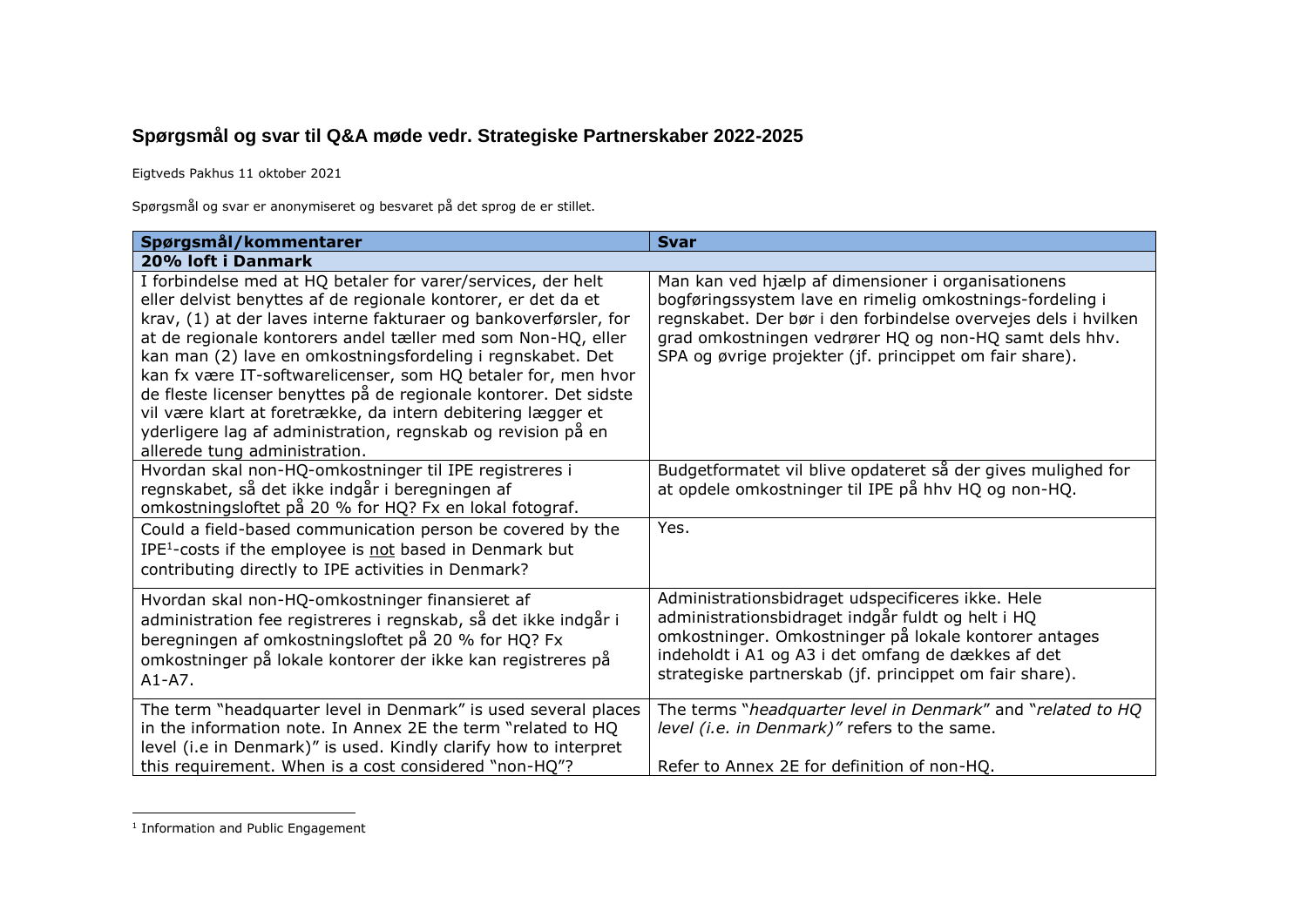| Is it correctly understood that the 20% HQ level include IPE,<br>admin, audit, HO activity and hours, and that travel costs and<br>HO hrs to travel are now exempt?                                                                                                                                               | Yes, IPE at HQ level, admin, audit, HQ activity and hours are<br>included under the 20% HQ level.<br>Annex 2 will be updated to allow to differentiate costs to IPE<br>between HQ and non-HQ.<br>It is confirmed that travel costs and time during travel is<br>exempted from 20% HQ level.<br>Other exceptions include purchase of assets, items or services<br>for implementation in the field as well as costs for local<br>partners' participation in training and seminars in Denmark. |
|-------------------------------------------------------------------------------------------------------------------------------------------------------------------------------------------------------------------------------------------------------------------------------------------------------------------|---------------------------------------------------------------------------------------------------------------------------------------------------------------------------------------------------------------------------------------------------------------------------------------------------------------------------------------------------------------------------------------------------------------------------------------------------------------------------------------------|
| Opgørelsen af de 20%, omfatter de audit?                                                                                                                                                                                                                                                                          | Der henvises til Annex 2E for yderligere præcisering.<br>Ja. IPE på HQ niveau, (A.5.a), administration (B.1), revision i                                                                                                                                                                                                                                                                                                                                                                    |
|                                                                                                                                                                                                                                                                                                                   | Danmark (A.7), HQ aktiviteter og and support omkostninger<br>og timer (A.1.a. og A.3.a) skal inkluderes indenfor de 20% på<br>HQ i Danmark.                                                                                                                                                                                                                                                                                                                                                 |
| Can costs be split between the HQ and global budget lines?                                                                                                                                                                                                                                                        | Costs may be split between HQ and non-HQ cost, i.e. if the<br>expense for this activity is in Denmark it falls under HQ (that<br>is in Denmark); if the expense is outside of Denmark it falls<br>outside HQ.                                                                                                                                                                                                                                                                               |
|                                                                                                                                                                                                                                                                                                                   | Global activities shall as far as possible be included as<br>regional costs and split between Africa/regional and 'other<br>regions/regional (not country-specific'). If this is not possible<br>it must be included as 'other regions/regional (not country-<br>specific)'.                                                                                                                                                                                                                |
|                                                                                                                                                                                                                                                                                                                   | All activities must live up to the DAC-criteria. It is important<br>to make a distinction between ODA and 'global goods', which<br>are not ODA.                                                                                                                                                                                                                                                                                                                                             |
| When hosting global training programmes such as HEAT and<br>similar courses that target a wider audience (incl. other<br>international organizations, partners, and donors) with 50% or<br>more international attendance, will the costs be incurred in<br>Denmark or can they be charged to global budget lines? | Costs for participation (of local partners or regional/country<br>offices) in trainings and seminars held in Denmark which are<br>included in and covered by local activity budgets (of local<br>partners or regional/country offices) can be charged as non-<br>HQ cost (A.1.b, A.2 or A.3.b).                                                                                                                                                                                             |
|                                                                                                                                                                                                                                                                                                                   | C.f. Annex 2E.                                                                                                                                                                                                                                                                                                                                                                                                                                                                              |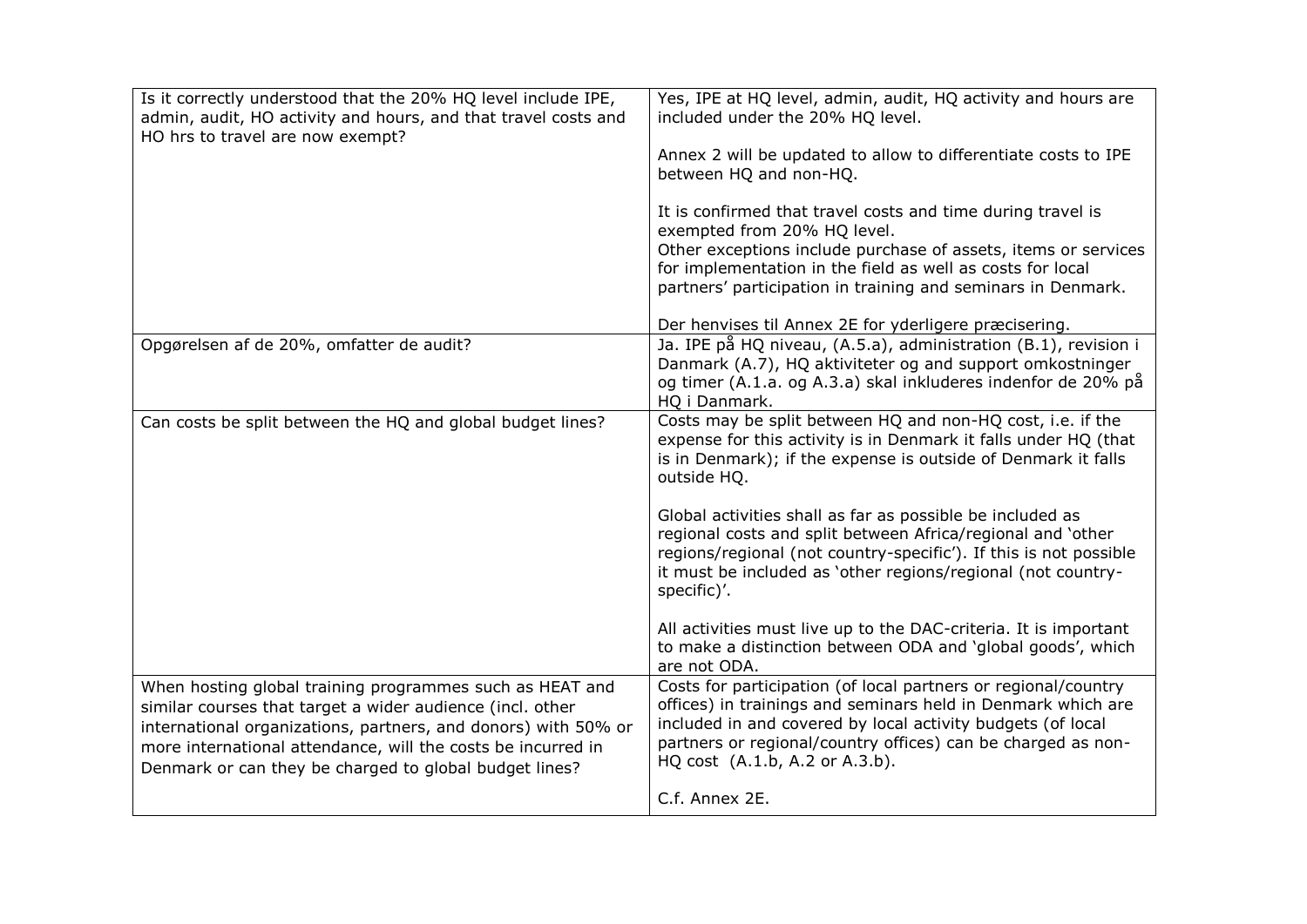| Section 4 - Strategic relevance (Annexes)<br>We note that 'A plan (max 1 page) for living up to the<br>maximum ceiling of 20% for expenditure at headquarter level<br>in Denmark' has been deleted from the requirements, is it<br>correct that we do not have to submit a separate annex<br>indicating the compliance with the 20% HO level from 2023.<br>The budget will of course still capture this development over                                                                            | Correct. The plan has been taken out and should be reflected<br>in the budget.                                                                                                                                                                                                                                                                             |
|-----------------------------------------------------------------------------------------------------------------------------------------------------------------------------------------------------------------------------------------------------------------------------------------------------------------------------------------------------------------------------------------------------------------------------------------------------------------------------------------------------|------------------------------------------------------------------------------------------------------------------------------------------------------------------------------------------------------------------------------------------------------------------------------------------------------------------------------------------------------------|
| the four years of the strategic partnership period.<br>Anses en rådgiver, der sidder i Berlin eller London som en del                                                                                                                                                                                                                                                                                                                                                                               | Denne udgift betragtes ikke som værende indenfor de 20% i                                                                                                                                                                                                                                                                                                  |
| af HQ i Danmark?                                                                                                                                                                                                                                                                                                                                                                                                                                                                                    | Danmark.                                                                                                                                                                                                                                                                                                                                                   |
| Adgang til yderligere funding                                                                                                                                                                                                                                                                                                                                                                                                                                                                       |                                                                                                                                                                                                                                                                                                                                                            |
| As a strategic partner, we can currently apply for thematic<br>calls, which follow the guidelines for single projects. When new<br>calls come out from 2022, explained in the two modalities<br>(during the coming SPA phase), will they follow the guidelines<br>for single projects as well or be included in the future SPA<br>agreement?                                                                                                                                                        | It is relevant to make a distinction between additional top up<br>grants, which will be included in the SPA agreements, and<br>separate thematic calls, which will be, managed separately<br>applying the guidelines for single projects.                                                                                                                  |
| <b>Local leadership</b>                                                                                                                                                                                                                                                                                                                                                                                                                                                                             |                                                                                                                                                                                                                                                                                                                                                            |
| In terms of the local leadership strategy, we would like you to<br>elaborate further on at what level we are setting ambitious<br>objectives for our local leadership. Are we setting measurable<br>objectives with specific targets for the period of 2022 to 2025<br>or are we more along the lines of objectives who are more<br>overall/qualitative for the entire period and thus can be<br>detailed further on an annual basis? Or something entirely<br>different? Kindly elaborate further. | This is a matter for the partner to assess. The strategy should<br>give as precise (but only as specific as possible) a picture of<br>how to work on strengthening local leadership on the basis of<br>the five elements. Providing overall/qualitative targets for the<br>period, which can be specified on an annual basis, fully meets<br>expectations. |
| This is referred to in Annex 1 as: "Attach a local leadership<br>strategy (max 3 pages) for the Strategic Partnership period<br>with reference to the five core elements." In Annex 1b it is<br>referred to as: "partnership strategy".<br>Please confirm if this is the same strategy and if it is a<br>"partnership" or "local leadership" strategy.                                                                                                                                              | It is a local leadership strategy. Annex 1B will be updated<br>accordingly.                                                                                                                                                                                                                                                                                |
| <b>Fleksible midler</b>                                                                                                                                                                                                                                                                                                                                                                                                                                                                             |                                                                                                                                                                                                                                                                                                                                                            |
| Seeing how the flexible unallocated funds are essentially<br>combining two separate funding types from the current<br>Strategic Partnership, each with different administrative<br>procedures and flexibility, could you please provide an<br>indication on the flexibility level of the funds, e.g. in terms of                                                                                                                                                                                    | Unallocated flexible funds (SPA 2022-25) followadministrative<br>procedures very much like those covering Lot HUM flexible<br>funds of SPA 2018-2021. (i.e. similar audit requirements and<br>requirements for pre-approval and/or communication).                                                                                                         |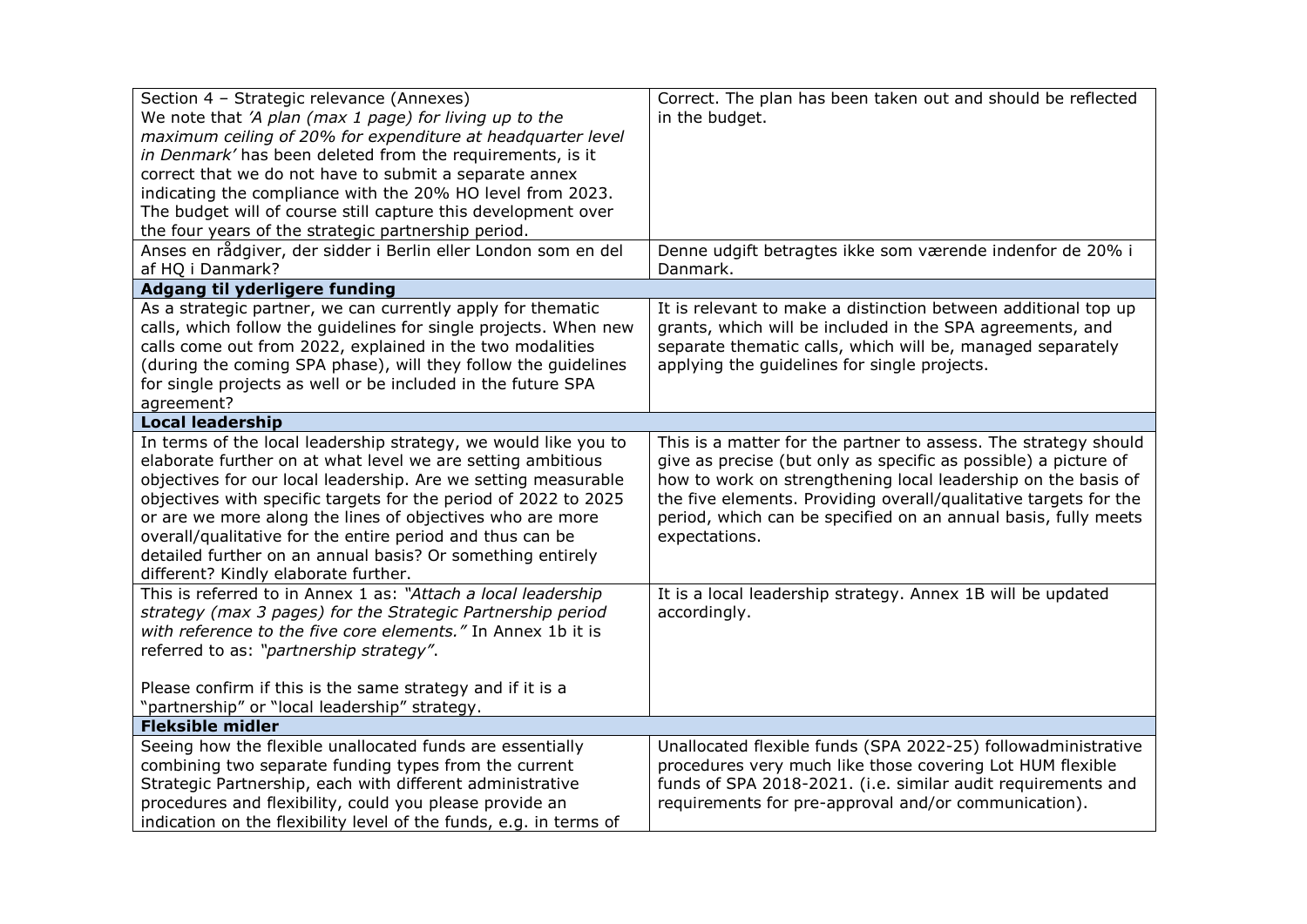| audit requirements, approvals and/or communication required<br>before allocating the funds? This is important to the<br>Information Note and application, as it will influence the final<br>allocation between country and thematic programmes, as well<br>as humanitarian action.                                                                                                                                                                                                                | The draft administrative guidelines will be shared before year<br>end.                                                                                                                                                                                                                                                                            |
|---------------------------------------------------------------------------------------------------------------------------------------------------------------------------------------------------------------------------------------------------------------------------------------------------------------------------------------------------------------------------------------------------------------------------------------------------------------------------------------------------|---------------------------------------------------------------------------------------------------------------------------------------------------------------------------------------------------------------------------------------------------------------------------------------------------------------------------------------------------|
| Are we allowed to use unallocated funds for HQ time<br>registration?                                                                                                                                                                                                                                                                                                                                                                                                                              | Yes, unallocated flexible funds may be used as other funds<br>and with the same requirements and ceilings applied. Only<br>difference is that they are unallocated (i.e. it is undecided<br>where and what activities they will be allocated for.                                                                                                 |
| In understanding the 33% flexfunds and the 10% unallocated,<br>have we understood correctly, that the 10% unallocated, is<br>outside of the 33% flexfunds, so what is 'leftover' once all the<br>country allocation, and flexfund allocations have been made?                                                                                                                                                                                                                                     | 33% er uallokerede fleksible midler, der skal udmøntes<br>gennem partnerskabet. Disse skal leve op til krav og<br>bindinger (skrøbelighed og HUM) i budgetteringen.<br>10% er midler der IKKE skal programmes i specifikke lande<br>men kan bruges til for eksempel globale programmer. De er<br>ikke relateret til uallokerede fleksible midler. |
| <b>Egenfinansiering</b>                                                                                                                                                                                                                                                                                                                                                                                                                                                                           |                                                                                                                                                                                                                                                                                                                                                   |
| Are we allowed to count both HUM and CIV activities as part of<br>own financing?                                                                                                                                                                                                                                                                                                                                                                                                                  | Yes, all types of activities in the partnership can count<br>towards own-financing.                                                                                                                                                                                                                                                               |
| <b>Annex 1</b>                                                                                                                                                                                                                                                                                                                                                                                                                                                                                    |                                                                                                                                                                                                                                                                                                                                                   |
| I annex 1b står der, at sektionerne 5.1-5.9 vil blive bedømt på<br>baggrund af organisationens "approach to and track record of"<br>det pågældende emne. Vil track record primært blive bedømt<br>på baggrund af cases, eller vil det både blive bedømt på<br>baggrund af cases og selve ansøgningsteksten? Dette er<br>særligt vigtigt for organisationer, der i forbindelse med SPA-<br>ansøgningen også gerne vil beskrive nye tiltag indenfor visse<br>områder af den programmatiske tilgang. | Både cases og ansøgningstekst vil lægge til grund for<br>vurderingen.                                                                                                                                                                                                                                                                             |
| I de 3 indledende linjer står der at "Strategic partnerships are<br>expected to be developed against and aligned to the strategic<br>priorities in the information note". Informations-noten gør det<br>klart at der er 3 strategic priorities (Democractic Value and HR;                                                                                                                                                                                                                         | Hvis der her menes, om overall TOC skal indeholde overall<br>objective for IPE, så er dette ikke tilfældet. Dette beskrives i<br>5.9.                                                                                                                                                                                                             |
| Fragile Context and Displacement; Climate and green<br>Solutions). I teksten til afsnit 4.1. står det beskrevet at<br>"Describe the overall ToC for the entire strategic partnership<br>including overall objective(s) and links to the strategic<br>priorities".<br>Som vi læser og forstår denne beskrivelse skal den ToC vi<br>præsenterer for vores partnerskab, have fokus på de tre                                                                                                         | Overall TOC skal linkes til de strategiske prioriteter.                                                                                                                                                                                                                                                                                           |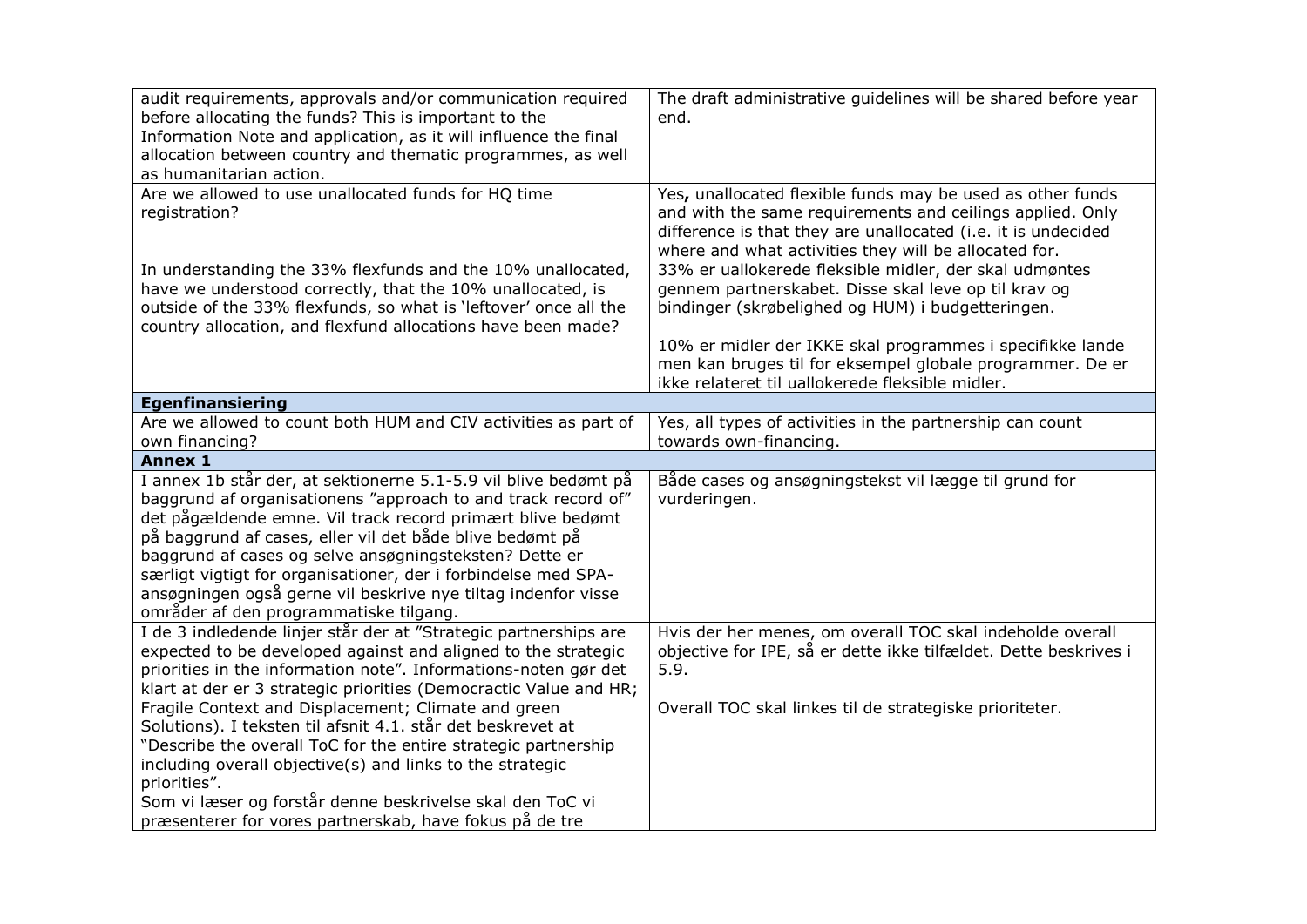| thematic priority areas, og dermed ikke inkludere overall<br>objective for vores danske engagements arbejde.                                                                                                                                                                                                                                                                                                                                                                                                                                                                                                                                                                                                                                                                                                                                                                                                                                |                                                                                                                                                                                                                                                                                                                                                                                                             |
|---------------------------------------------------------------------------------------------------------------------------------------------------------------------------------------------------------------------------------------------------------------------------------------------------------------------------------------------------------------------------------------------------------------------------------------------------------------------------------------------------------------------------------------------------------------------------------------------------------------------------------------------------------------------------------------------------------------------------------------------------------------------------------------------------------------------------------------------------------------------------------------------------------------------------------------------|-------------------------------------------------------------------------------------------------------------------------------------------------------------------------------------------------------------------------------------------------------------------------------------------------------------------------------------------------------------------------------------------------------------|
| Målet for vores engagements arbejde og de tilhørende 3                                                                                                                                                                                                                                                                                                                                                                                                                                                                                                                                                                                                                                                                                                                                                                                                                                                                                      |                                                                                                                                                                                                                                                                                                                                                                                                             |
| targets skal beskrive under 5.9                                                                                                                                                                                                                                                                                                                                                                                                                                                                                                                                                                                                                                                                                                                                                                                                                                                                                                             |                                                                                                                                                                                                                                                                                                                                                                                                             |
| Er dette korrekt?                                                                                                                                                                                                                                                                                                                                                                                                                                                                                                                                                                                                                                                                                                                                                                                                                                                                                                                           |                                                                                                                                                                                                                                                                                                                                                                                                             |
| I ansøgningsformularen samt annex 1b fremgår det, at fokus i<br>sektion 5 ("Overall programme approach") skal være på<br>tilgange/elementer ud over de prioriterede programmatiske<br>tilgange, som er beskrevet i ansøgningen, og som skal<br>beskrives i sektionerne 5.1-5.9. I spørgsmål og svar til<br>høringen af ansøgningsmaterialet står der imidlertid, at<br>"Overall programme approach er en samlet beskrivelse af<br>organisationens programmatiske tilgang, med mulighed for at<br>beskrive det i en helhed samt uddybe yderligere forhold, som<br>evt. ikke dækkes af kriterierne efterfølgende. Det er<br>forventeligt, at der vil være overlap". Der lader til at være en<br>vis forskel på de to udlægninger. Eftersom der fortsat står i<br>ansøgningsformularen og annex 1b, at fokus skal være på<br>andre elementer end dem, der beskrives i sektion 5.1-5.9, går<br>vi ud fra, at overlap så vidt muligt bør undgås? | Det vil være forskelligt fra organisation til organisation,<br>hvordan dette afsnit omfatter væsentligt mere eller mindre ud<br>over punkterne 5.1-5.9. For nogle vil der være en del overlap,<br>for andre vil det være en mulighed for at beskrive det<br>særegne ved den tilgang, de har som organisation.                                                                                               |
| Annex 1 states "for each main (above DKK 1 million) country-<br>level, thematic, regional or global programme"                                                                                                                                                                                                                                                                                                                                                                                                                                                                                                                                                                                                                                                                                                                                                                                                                              | If the regional programme covers actions in each country, a<br>ToC should not also be created at country level.                                                                                                                                                                                                                                                                                             |
| Where a regional programme is being represented by a<br>regional ToC, should individual country ToCs be presented for<br>the countries within that region?                                                                                                                                                                                                                                                                                                                                                                                                                                                                                                                                                                                                                                                                                                                                                                                  |                                                                                                                                                                                                                                                                                                                                                                                                             |
| Af Annex 1A fremgår det, at ansøger selv kan bestemme<br>antallet af cases, så længe de ikke overskrider 15 sider. I<br>høringssvar af ansøgningsmaterialet fremgår det dog, at<br>antallet af cases ændres til én per område. Vil det stadig være<br>muligt at indsende det antal cases, som først blev anført i<br>ansøgningsmaterialet, dvs. i visse sektioner op til 2 cases?                                                                                                                                                                                                                                                                                                                                                                                                                                                                                                                                                           | Der kan henvises til én case per sektion. Men om der<br>henvises til den samme case under flere sektioner er op til<br>den enkelte ansøger at afgøre. Deraf formuleringen i Annex<br>1A, at det er op til ansøgeren at afgøre det totale antal cases<br>(dog maks. én per sektion).<br>En case kan i princippet indeholde flere eksempler på<br>erfaringer inden for området. Fx hvis casen er et regionalt |
|                                                                                                                                                                                                                                                                                                                                                                                                                                                                                                                                                                                                                                                                                                                                                                                                                                                                                                                                             | program, hvor der er arbejdet med et område på forskellige<br>måder i forskellige lande.                                                                                                                                                                                                                                                                                                                    |
| Er det maks. 10 sider eller 15 side for cases?                                                                                                                                                                                                                                                                                                                                                                                                                                                                                                                                                                                                                                                                                                                                                                                                                                                                                              | Det er maks. 15 sider.                                                                                                                                                                                                                                                                                                                                                                                      |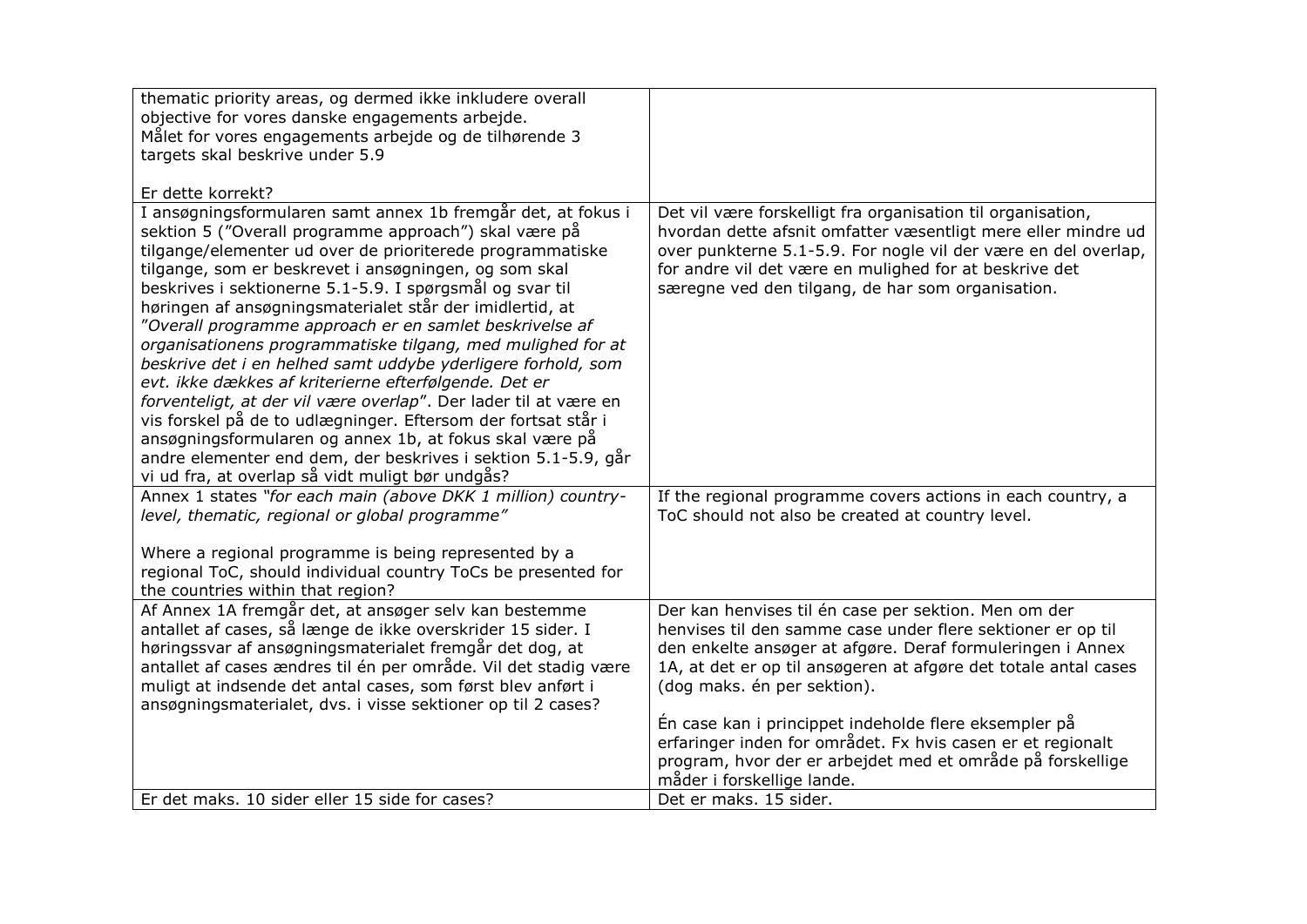| In terms of illustrating relevant track record, can reference be  | No only one case per section but one case can contain              |
|-------------------------------------------------------------------|--------------------------------------------------------------------|
| made to multiple cases?                                           | multiple examples.                                                 |
| Vedr. Ansøgningsskemaet (Annex 1):                                | Ja, det er i dette afsnit, at den overordnede ToC skal             |
| Den overordnede TOC skal beskrives under afsnittet med            | beskrives og udfoldes, herunder evt. intervention logic. Det       |
| Strategic Relevance, inklusive overall objectives samt link til   | forventes, at dette afsnit beskriver det samlede SPA               |
| strategiske prioriteter. Er det her vi kan udfolde hele vores TOC | engagement med den præmis, at der kan forekomme                    |
| inklusiv intervention logic? Eller er det kun top line objectives | gentagelser efterfølgende.                                         |
| og strategisk relevans, der ønskes her? I sidstnævnte tilfælde    |                                                                    |
| virker det som meget med 10 sider (også selvom der er andre       | Hvor 4.1 beskriver den overordnede ToC med link til                |
| underpunkter at adressere), samtidig med at man mangler et        | strategiske prioriteter er 4.2 en udfoldelse af, hvordan           |
| sted at beskrive hele SPA engagementet på en                      | partnerskabet vil bidrage til de strategiske prioriteter.          |
| sammenhængende måde. Hvis førstnævnte er tilfældet, kan           |                                                                    |
| der til gengæld risikere at komme overlap mellem en god           |                                                                    |
| beskrivelse af TOC og så overall programme approach, som          |                                                                    |
| dog skal skrives i det efterfølgende afsnit og inden for en       |                                                                    |
| ramme af to sider. Det kunne være fint med endnu mere             |                                                                    |
| tydelighed om, hvad der ønskes i de to afsnit. Til                |                                                                    |
| sammenligning var der i SPA I ansøgningsskemaet en ti-siders      |                                                                    |
| sektion, hvor man skulle beskrive ens "Proposed Partnership       |                                                                    |
| Engagement" - inklusiv bl.a. de punkter, som i SPA II             |                                                                    |
| ansøgningsskemaet ligger under overskriften "Strategic            |                                                                    |
| Relevance". Det er nok denne sektion, vi savner.                  |                                                                    |
|                                                                   |                                                                    |
| Både i underpunkt 4.1 og 4.2 bedes man beskrive links /           |                                                                    |
| bidrag til de strategiske prioriteter. Er der en hensigt med at   |                                                                    |
| spørge om den information to gange? Det er ikke tydeligt, hvad    |                                                                    |
| fokus skal være i de to besvar                                    |                                                                    |
| Annex 1, Application form (p. 12)                                 | The diagram(s) of $ToC(s)$ is on top of the application and does   |
| Does the diagram illustrating ToCs that can be attached           | not count as part of the total pages.                              |
| (optional) - count as part of the total pages permitted for each  |                                                                    |
| country level/thematic ToC or can it be attached on top of the    |                                                                    |
| designated pages.                                                 |                                                                    |
| While it is clear that engagements in countries on the 'Fragile'  | It is possible if the strategic partner is able to report on this. |
| context - host communities'-list that directly target             |                                                                    |
| displacement, refugees, or host communties' ability to cope       |                                                                    |
| with an influx of refugees fall under the category 'fragile       |                                                                    |
| contexts' there might be cases where part of the country          |                                                                    |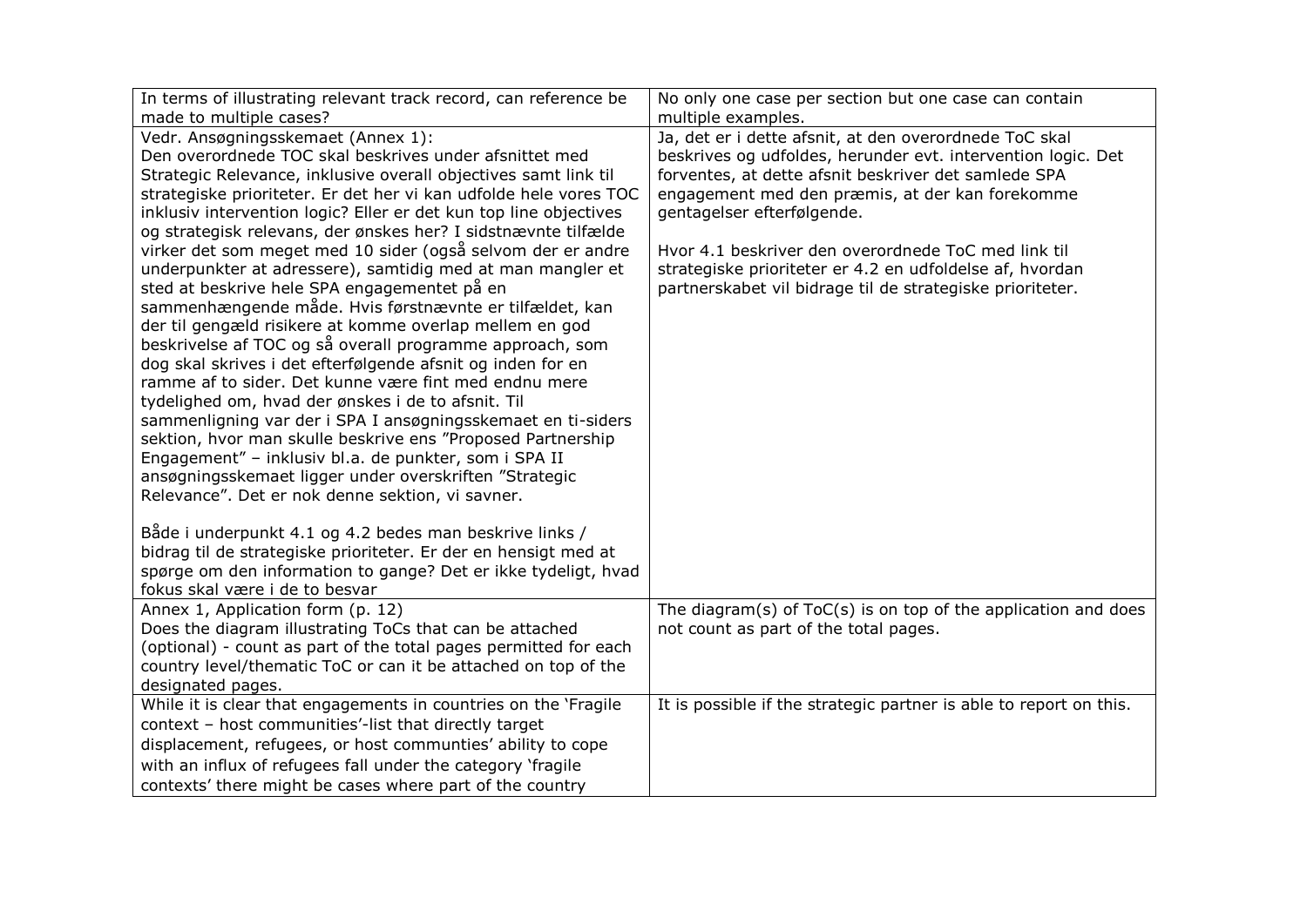| programme in that country do not fall under this type of          |                                                                                               |
|-------------------------------------------------------------------|-----------------------------------------------------------------------------------------------|
| engagement.                                                       |                                                                                               |
| Is it possible to have country programmes that count partly       |                                                                                               |
| towards the 'fragile contexts' and partly towards 'non-fragile    |                                                                                               |
| contexts', similar to the distinction between HUM and DEV         |                                                                                               |
| engagements? We understand that such distinction $-$ if possible  |                                                                                               |
| - should be duly described and justified, and up to the strategic |                                                                                               |
| partner to report on in a clear way.                              |                                                                                               |
| Questions around the scope of the Summary Results                 | In the Summary Results Framework it should be very clear                                      |
| Framework to be submitted with the SP application were raised     | what is covered by the strategic partnership if it covers more                                |
| in the hearing process, but we find that some clarity is still    | than this.                                                                                    |
| needed.                                                           |                                                                                               |
|                                                                   | Targets should be included as far as possible but may be                                      |
| Therefore, please confirm whether Danida expects the              | revised following the application process. Organisations are                                  |
| Summary Results Framework to cover the entire organization        | expected to engage with partners in more detailed                                             |
| or the SP only.                                                   | programing if they enter into a Strategic Partnership and<br>update their RF in that process. |
|                                                                   |                                                                                               |
| Does Danida expect targets to be included in the Summary          |                                                                                               |
| <b>Results Framework?</b>                                         |                                                                                               |
| Forventer UM, at der skal være targets ift. indikatorerne i       | Targets skal inkluderes, men kan efterfølgende opdateres.                                     |
| Summary Results Framework ved indsendelsen d. 11/11? Eller        |                                                                                               |
| kan disse etableres efterfølgende, når bevillingen er godkendt?   |                                                                                               |
| We understand that we need to use the narrative template          | Please use the template provided and adhere to number of                                      |
| provided by the MFA, but can we still do our own layout           | pages asked for. If it is possible to include graphics/ photos                                |
| provided that we follow the structure of the template, as we      | within the template and page limit it is acceptable.                                          |
| would like to include some graphics and maybe photos?             |                                                                                               |
| <b>HRBA</b>                                                       |                                                                                               |
| Regarding the section on HRBA, kindly elaborate further in        | Applicants are requested to respond to all questions despite                                  |
| terms of at what level and in what direction you see our HRBA     | overlaps or repetition. Responses from the EOI will not be                                    |
| described - considering that we have already described our        | taken into consideration in the full proposal so can be                                       |
| overall HRBA in the EOI and we therefore foresee a certain        | repeated. Cases can also be reused.                                                           |
| overlap in terms of what is already written there and then        |                                                                                               |
| unfolding a bit further how we see our HRBA operationalized/      |                                                                                               |
| applied within the SP 2022-2025.                                  |                                                                                               |
| Parnerskabstype                                                   |                                                                                               |
| If an organisation applies for a thematic partnership, will it be | The SPA 2022-2025 encourages focus on several strategic                                       |
| considered an added value if the organisation addresses other     | priorities also in thematic partnerships but in the scoring                                   |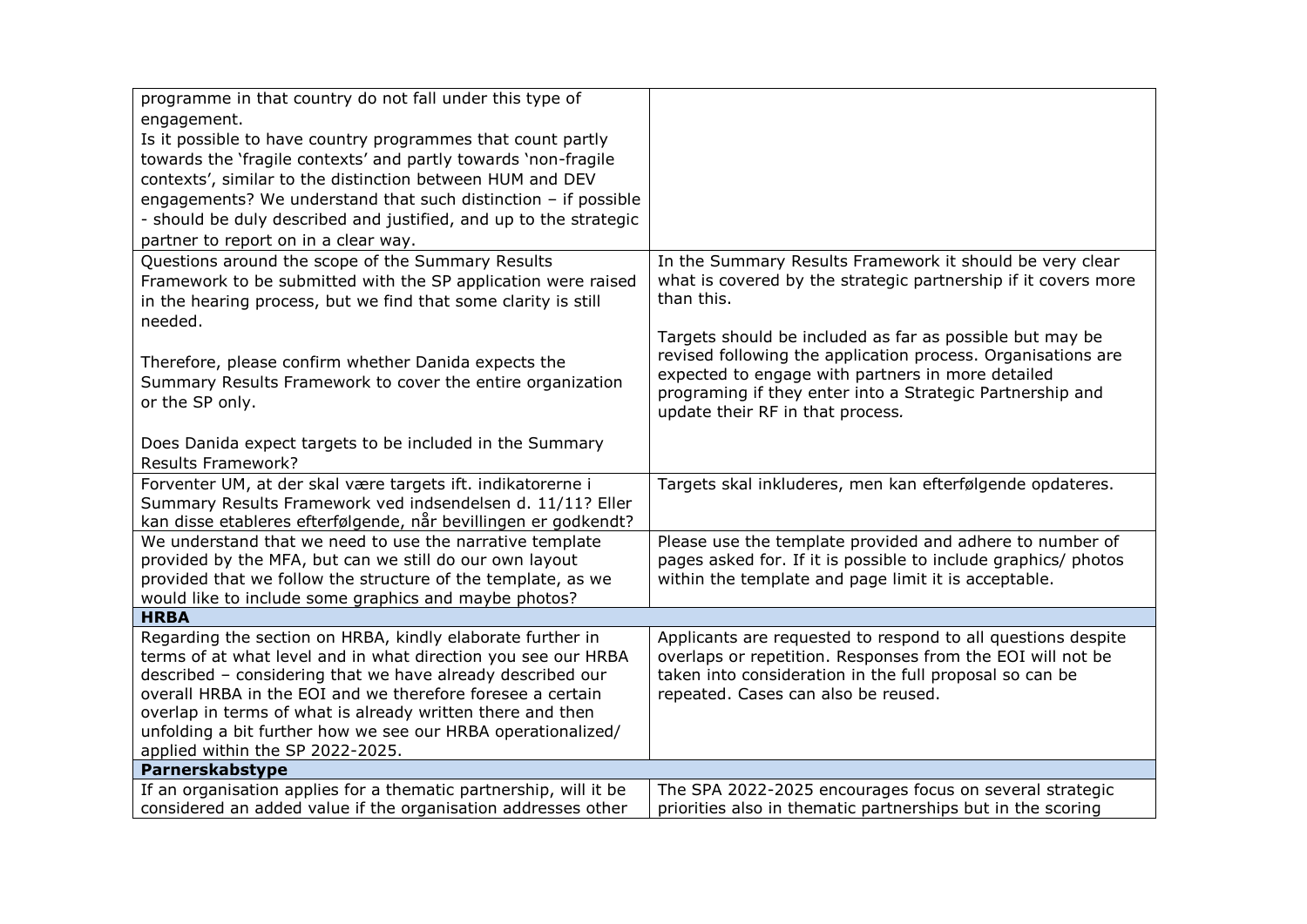| strategic priorities (e.g. a thematic partnership on HR, working<br>in fragile<br>contexts)?                                                                                                                                                                                                                                                                                                                                                                                                                                                                                                                                                                                                                                                                                                                                                                                                                                                                                              | there will not be extra points for more strategic priorities. This<br>is up to the individual applicant to decide, what is relevant to<br>focus on.                                                                                                                                                                                                                                                                                                                                                                                                                                                                                                                                                                                                                                                                           |
|-------------------------------------------------------------------------------------------------------------------------------------------------------------------------------------------------------------------------------------------------------------------------------------------------------------------------------------------------------------------------------------------------------------------------------------------------------------------------------------------------------------------------------------------------------------------------------------------------------------------------------------------------------------------------------------------------------------------------------------------------------------------------------------------------------------------------------------------------------------------------------------------------------------------------------------------------------------------------------------------|-------------------------------------------------------------------------------------------------------------------------------------------------------------------------------------------------------------------------------------------------------------------------------------------------------------------------------------------------------------------------------------------------------------------------------------------------------------------------------------------------------------------------------------------------------------------------------------------------------------------------------------------------------------------------------------------------------------------------------------------------------------------------------------------------------------------------------|
| <b>CHS</b>                                                                                                                                                                                                                                                                                                                                                                                                                                                                                                                                                                                                                                                                                                                                                                                                                                                                                                                                                                                |                                                                                                                                                                                                                                                                                                                                                                                                                                                                                                                                                                                                                                                                                                                                                                                                                               |
| a) Kindly confirm that organisations working with nexus<br>oriented and/or nexus complementary programming, without<br>being a humanitarian actor/receiving humanitarian funding, are<br>covered by the second part of the formulation in part 6.5 on<br>CHS requirements?<br>b) Could you please explain what the term nexus engagement<br>covers as compared to nexus sensitivity?                                                                                                                                                                                                                                                                                                                                                                                                                                                                                                                                                                                                      | a) This is confirmed. Organisations working with nexus<br>oriented and/or nexus complementary programming, without<br>being a humanitarian actor/receiving humanitarian funding,<br>are encouraged to undertake CHS self-assessment.<br>b) All partners are expected to work in a nexus sensitive<br>approach finding long-term and sustainable solutions, but<br>also be ready to respond quickly in the face of new and                                                                                                                                                                                                                                                                                                                                                                                                     |
|                                                                                                                                                                                                                                                                                                                                                                                                                                                                                                                                                                                                                                                                                                                                                                                                                                                                                                                                                                                           | changing challenges and needs. If relevant partners can work<br>with a double or triple nexus approach.                                                                                                                                                                                                                                                                                                                                                                                                                                                                                                                                                                                                                                                                                                                       |
| <b>Annex 2</b>                                                                                                                                                                                                                                                                                                                                                                                                                                                                                                                                                                                                                                                                                                                                                                                                                                                                                                                                                                            |                                                                                                                                                                                                                                                                                                                                                                                                                                                                                                                                                                                                                                                                                                                                                                                                                               |
| Vedr. Budgetformatet (Annex 2):<br>Blandt Udenrigsministeriets svar på de spørgsmål, der indkom i<br>forbindelse med den nylige høringsrunde, står der nederst på<br>side 9 følgende: "Ansøgere skal i deres budget indikere<br>fordelingen af midler i forhold til hvor meget forventes anvendt<br>i Afrika, Syrien og Afghanistan samt i skrøbelige kontekster.<br>Dette gælder også uallokerede fleksible midler." Men mens det<br>i Annex 2C skal estimeres, hvor stor en andel af de uallokerede<br>fleksible midler, der forventes anvendt i skrøbelige kontekster,<br>og mens det i Annex 2A skal estimeres, hvor stor en andel af<br>disse midler, der forventes anvendt på hhv. HUM og DEV, er<br>det ikke umiddelbart tydeligt, hvordan det skal anføres, om de<br>fleksible midler forventes anvendt i "Africa and specific<br>geografies" eller i "Other regions". Vi beder derfor om en<br>afklaring af, hvorvidt - og i så fald hvordan - dette skal<br>anføres i budgettet | Det er korrekt observeret.<br>Det er i budgetformatet ikke lagt op til at de uallokerede<br>midler fordeles på region før end de faktisk allokeres. Svaret<br>skulle have lydt: Ansøgere skal i deres budget indikere<br>fordelingen af midler mellem HUM og DEV samt i forhold til<br>hvor meget forventes anvendt i Afrika, Syrien og Afghanistan<br>samt i skrøbelige kontekster. Dette gælder til dels også<br>uallokerede fleksible midler. Ansøgere skal i deres budget<br>indikere fordelingen af uallokerede fleksible midler mellem<br>HUM og DEV samt i forhold til hvor meget forventes anvendt i<br>skrøbelige kontekster."<br>Beklager den uklarhed.<br>I compliance data tabellen beregnes derfor hvor stor en andel<br>af de midler som er geografisk fordelt benyttes i Afrika samt<br>Syrien og Afghanistan. |
| "Allocation of funds under programmes must be geographically                                                                                                                                                                                                                                                                                                                                                                                                                                                                                                                                                                                                                                                                                                                                                                                                                                                                                                                              | Det er op til organisatinen selv at sikre at der i den løbende<br>allokering af uallokerede fleksible midler til hhv 'Afrika, Syrien<br>og Afghanistan' og 'andre regioner' ikke sker en allokering der<br>kan give udfordringer ift. kravet om at 50% af midlerne skal<br>bruges i Afrika, Syrien og Afghanistan.<br>Sub Regional programmes must as far as possible be split to                                                                                                                                                                                                                                                                                                                                                                                                                                             |
| specified at country level". How shall this be operationalised for<br>sub-regional programmes? For instance a regional programme                                                                                                                                                                                                                                                                                                                                                                                                                                                                                                                                                                                                                                                                                                                                                                                                                                                          | indicate the individual country focus. Sahel is a region and will<br>not count as a country.                                                                                                                                                                                                                                                                                                                                                                                                                                                                                                                                                                                                                                                                                                                                  |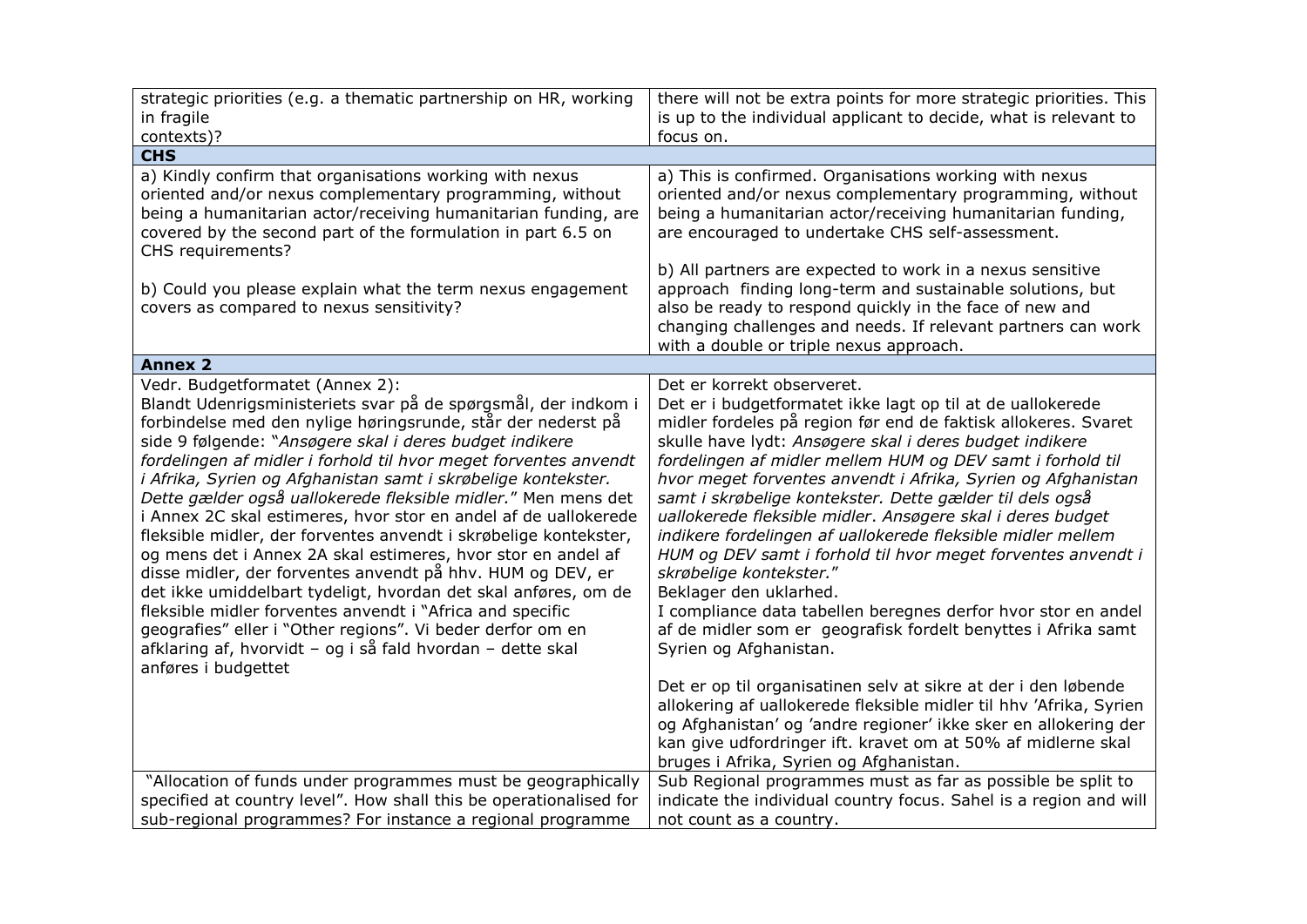| covering several countries in Asia or if a programme is working<br>in the border areas of Sahel are they still to be<br>budgeted as three separate countries or would Sahel be<br>acceptable as "geographically specified"?                                                                                                                                                                                                                                                                                                                                                                                                                                                                                                                                                                                                                                                                                                                                                                                                                                                                                                                                                                                                                                                                                                                                                                                                                       | If a Sahel programme cannot be allocated to the individual<br>country level, it shall be included as a regional activity in<br>Africa (and specific geographies), but then it will also be<br>included in the non country allocated activities (which cannot<br>exceed 10% of PPA).                                                                                                                                                                                                                                                                                                                                                                                                                                                                                                                                                                                                                                                                                                                                                    |
|---------------------------------------------------------------------------------------------------------------------------------------------------------------------------------------------------------------------------------------------------------------------------------------------------------------------------------------------------------------------------------------------------------------------------------------------------------------------------------------------------------------------------------------------------------------------------------------------------------------------------------------------------------------------------------------------------------------------------------------------------------------------------------------------------------------------------------------------------------------------------------------------------------------------------------------------------------------------------------------------------------------------------------------------------------------------------------------------------------------------------------------------------------------------------------------------------------------------------------------------------------------------------------------------------------------------------------------------------------------------------------------------------------------------------------------------------|----------------------------------------------------------------------------------------------------------------------------------------------------------------------------------------------------------------------------------------------------------------------------------------------------------------------------------------------------------------------------------------------------------------------------------------------------------------------------------------------------------------------------------------------------------------------------------------------------------------------------------------------------------------------------------------------------------------------------------------------------------------------------------------------------------------------------------------------------------------------------------------------------------------------------------------------------------------------------------------------------------------------------------------|
| Apart from the requirements of min. 50 pct. of the programme<br>and project activities must be implemented in Africa and<br>specific geographies. Would there in addition to fulfilling this<br>requirement<br>in the scoring of our application be emphasis on our selection<br>of countries and how they correspond with Danish foreign                                                                                                                                                                                                                                                                                                                                                                                                                                                                                                                                                                                                                                                                                                                                                                                                                                                                                                                                                                                                                                                                                                         | No, not in the scoring - only if you apply for a partnership<br>with a fragility focus.<br>There will be portfolio targets to meet across the SPA-<br>engagements and on this basis there might be a need to<br>adjust funding levels so these are met.                                                                                                                                                                                                                                                                                                                                                                                                                                                                                                                                                                                                                                                                                                                                                                                |
| priorities?<br>With the MFA acknowledging an inception phase and further<br>programmatic details to be developed, it would be good to<br>understand the rationale for the detailed budgeting process at<br>this juncture. It is challenging to develop such detailed<br>budgets, while also ensuring adherence to Danida's 'Adaptive<br>Management and Doing Development Differently' Approach.<br>Can it therefore be assumed that the budget can be submitted<br>as indicative at this stage?<br>How detailed should the budget split be on country and non-<br>country specific allocations?<br>Example 1 - In a regional programme where the<br>activities target SPA priority countries and beyond i.e.<br>advocacy activities with AU, can we make a fair share<br>allocation to all countries covered in the region (living<br>up to the SPA guidelines but going beyond SPA<br>countries with specific country programmes). Would<br>that live up to the 90% country-based criteria? This<br>would mean a larger amount of budget lines as it is<br>beyond the SPA priority countries.<br>Example 2 - support for regional partner network that<br>has a regional reach. To remain true to the principles of<br>local leadership approach and not dictate the allocations<br>on behalf of the regional partner networks for the<br>entirety of the partnership period, would it be<br>acceptable to budget with a 'grouping of countries' | The budget can be submitted as indicative at this point but it<br>is the responsibility of the applicant to adhere to the<br>geographical and thematically targets that are set even if the<br>budget is revised.<br>Responses to examples:<br>1. Yes you can do a fair share for each of the countries in<br>the region. This is the preferred option.<br>2. Yes itis possible to include the estimated cost of<br>activities in fragile contexts in Annex 2 C. Preferably,<br>at budgeting stage it is estimated which countries will<br>receive the funds (within the requirements) and then<br>at reporting stage this can be adjusted to actual<br>expenditure.<br>Funds for regional networks can be included as<br>'regional' or 'unallocated' until a clear country<br>allocation can be made.<br>3. As answer 2. If they all live up to geographical and<br>HUM targets this can be adjusted. Alternatively it must<br>be adjusted with full set of engagements.<br>It is preferred to have only one budget line per country. |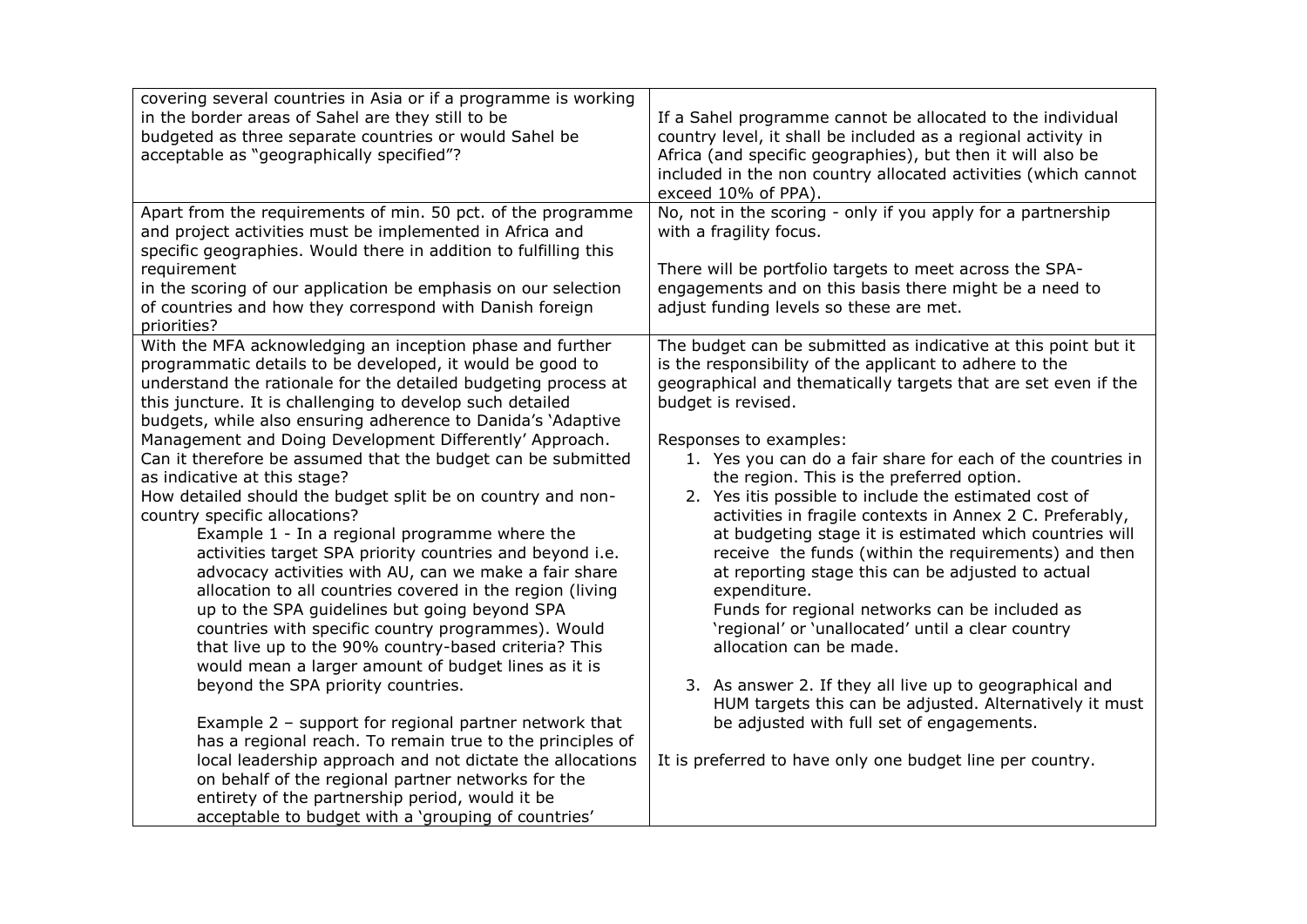| listing the fragile countries on a single line,<br>demonstrating adherence to the geographical<br>requirements (50% in Africa, Syria or Afghanistan and<br>neighbouring countries to the crises in Syria and<br>Afghanistan and if relevant 60% in fragile contexts)? At<br>financial reporting the expenses will be specifically<br>allocated to respective country.                                                                                                                                                                                                                                                                                                                                                                                                                                                                                     |                                                                                                                                                                                                |
|-----------------------------------------------------------------------------------------------------------------------------------------------------------------------------------------------------------------------------------------------------------------------------------------------------------------------------------------------------------------------------------------------------------------------------------------------------------------------------------------------------------------------------------------------------------------------------------------------------------------------------------------------------------------------------------------------------------------------------------------------------------------------------------------------------------------------------------------------------------|------------------------------------------------------------------------------------------------------------------------------------------------------------------------------------------------|
| Example 3 - The global thematic programmes e.g the<br>education cluster do not know in advance which country<br>is in need of support on the onset or deterioration of an<br>emergency, or according to needs, gaps and<br>opportunities that arise within humanitarian responses<br>over the whole SPA period. Would it be acceptable to<br>budget with a 'grouping of countries' on a single line in<br>the budget phase and be specific on country-level when<br>submitting the financial and narrative reporting? The<br>activities themselves will be country-specific, but due to<br>the nature of humanitarian responses, the needs of local<br>partners as they arise, and the evolving nature of<br>coordination mechanisms at local and national levels,<br>it's not possible to identify each target country at the<br>start of the programme. |                                                                                                                                                                                                |
| When operating in complex settings (such as Yemen,<br>Afghanistan or Myanmar), there are tasks that must be carried<br>out in e.g. neighbouring and non-fragile countries) such as<br>Djibouti, Dubai or Thailand) for example due to a cap on the<br>number of employees imposed by national authorities or due to<br>evacuation. DRC assume that these costs can be covered by<br>the country programme budget and would kindly ask for<br>recognition of this.                                                                                                                                                                                                                                                                                                                                                                                         | Yes the costs related to the country programme but incurring<br>in neighbouring countries can be covered by the country<br>programme budget                                                    |
| What is the definition of a global entity in Denmark? Kindly<br>unfold the definition of global entity and what is covered by<br>this term noting that funding for a global entity cannot be used<br>for project and programme support under the strategic<br>partnership?                                                                                                                                                                                                                                                                                                                                                                                                                                                                                                                                                                                | The criteria for global entities are listed in annex 2F. There is<br>no single definition.<br>There are no ceilings for funding for global entities but it will<br>be part of the full budget. |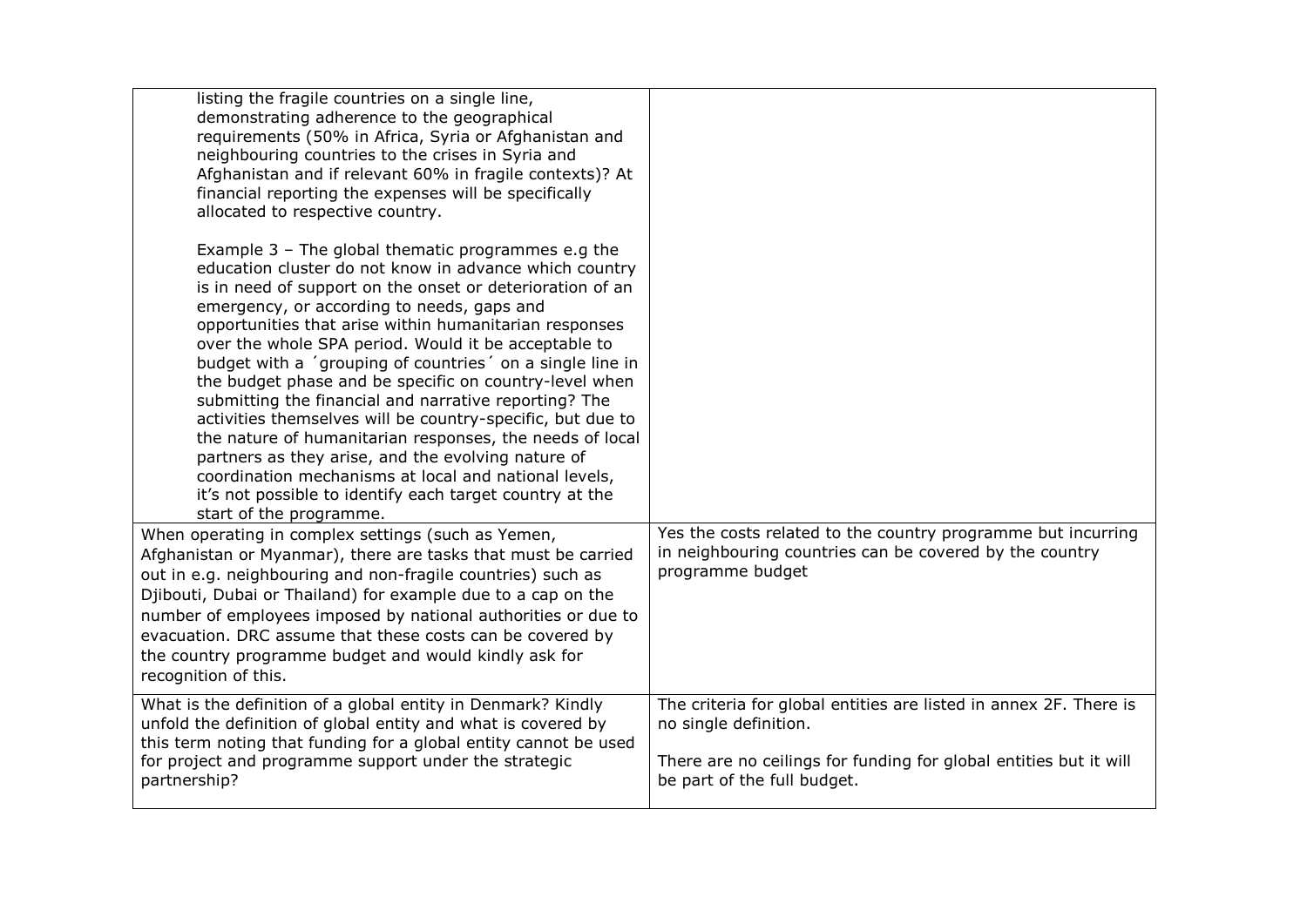| Kindly indicate the possible ceilings for funding of a global<br>entity and how to go about this in the process of budgeting.                                                                                                                                                                                                                                                                                                                                                                                                                                                                |                                                                                                                                                                                                         |
|----------------------------------------------------------------------------------------------------------------------------------------------------------------------------------------------------------------------------------------------------------------------------------------------------------------------------------------------------------------------------------------------------------------------------------------------------------------------------------------------------------------------------------------------------------------------------------------------|---------------------------------------------------------------------------------------------------------------------------------------------------------------------------------------------------------|
| Can specific outcomes of programmes meet the criteria of a<br>global entity and hereby be considered above the 20% ceiling<br>in Denmark, i.e. the education cluster outcome of a global                                                                                                                                                                                                                                                                                                                                                                                                     | Global entities may take different forms but must all live up to<br>the criteria in Annex 2F for possible approval.                                                                                     |
| thematic programme on education in emergencies?<br>Do the exemption interventions have to meet the requirement                                                                                                                                                                                                                                                                                                                                                                                                                                                                               | Global entities do not require geographical specification (c.f.<br>Budget template Annex 2) and will not count towards meeting<br>the overall geographical requirements of the partnership.             |
| to be geographically specified at country level?                                                                                                                                                                                                                                                                                                                                                                                                                                                                                                                                             |                                                                                                                                                                                                         |
| Er der mulighed for at etablere en global enhed senere i<br>partnerskabet?                                                                                                                                                                                                                                                                                                                                                                                                                                                                                                                   | Der vil være et midtvejs review af modaliteten efter<br>partnerskabets første to år. I denne forbindelse vil behovet<br>for evt. nye globale enheder vurderes.                                          |
|                                                                                                                                                                                                                                                                                                                                                                                                                                                                                                                                                                                              | Hvis der ønskes finansiering af en global enhed skal dette<br>indgå i ansøgningen. Det strategiske partnerskab skal kunne<br>implementeres uden finansiering af global enhed.                           |
| Kan man vente med at søge om globale enhed ind til man ved,<br>hvor stor et tilsagn, man får?                                                                                                                                                                                                                                                                                                                                                                                                                                                                                                |                                                                                                                                                                                                         |
| Vurderingsproces og tidslinje                                                                                                                                                                                                                                                                                                                                                                                                                                                                                                                                                                |                                                                                                                                                                                                         |
| Kan UM sige mere om processen efter ansøgningen? For<br>eksempel hvor lang tid de strategiske partnere vil få til at<br>kommentere på vurdering og scoring? Og om der vil blive tale<br>om en eventuel bro-fase, hvis processen varer længere end til<br>den 31. december 2021?                                                                                                                                                                                                                                                                                                              | Det vil være en meget komprimeret proces, hvor partnerne<br>kun vil få nogle få dage til at kommentere på vurdering og<br>scoring. Processen skal afsluttes i 2021 og nye bevillinger<br>starte i 2022. |
| Whereas the timeline up till the deadline is now confirmed, we<br>would appreciate more clarity of the timeline after the<br>submission. The process plan on the website is still reflecting<br>the original schedule<br>https://um.dk/da/danida/samarbejspartnere/civ-<br>org/stoetteform/ny-runde---strategiske-partnerskaber-2022-<br>2025/<br>Our question is therefore: What is the expected timeline for<br>approval and elaboration of detailed programmes following the<br>deadline 11 November? Does Danida still expect new<br>partnership engagements to start by 1 January 2022? | Partnerships will be approved before year end and<br>engagements will begin 1 january 2022.                                                                                                             |
| Bliver der en periode for udarbejdelse af det endelig                                                                                                                                                                                                                                                                                                                                                                                                                                                                                                                                        | Godkendte ansøgninger modtager tilsagn i 2021. Partnerne                                                                                                                                                |
| bevillingsgrundlag? Er denne periode også inkluderet i den<br>proces, som afsluttes i år?                                                                                                                                                                                                                                                                                                                                                                                                                                                                                                    | får mulighed for at revidere programdokumenter og budgetter<br>og indsende opdateret versioner i første halvdel af 2022.                                                                                |